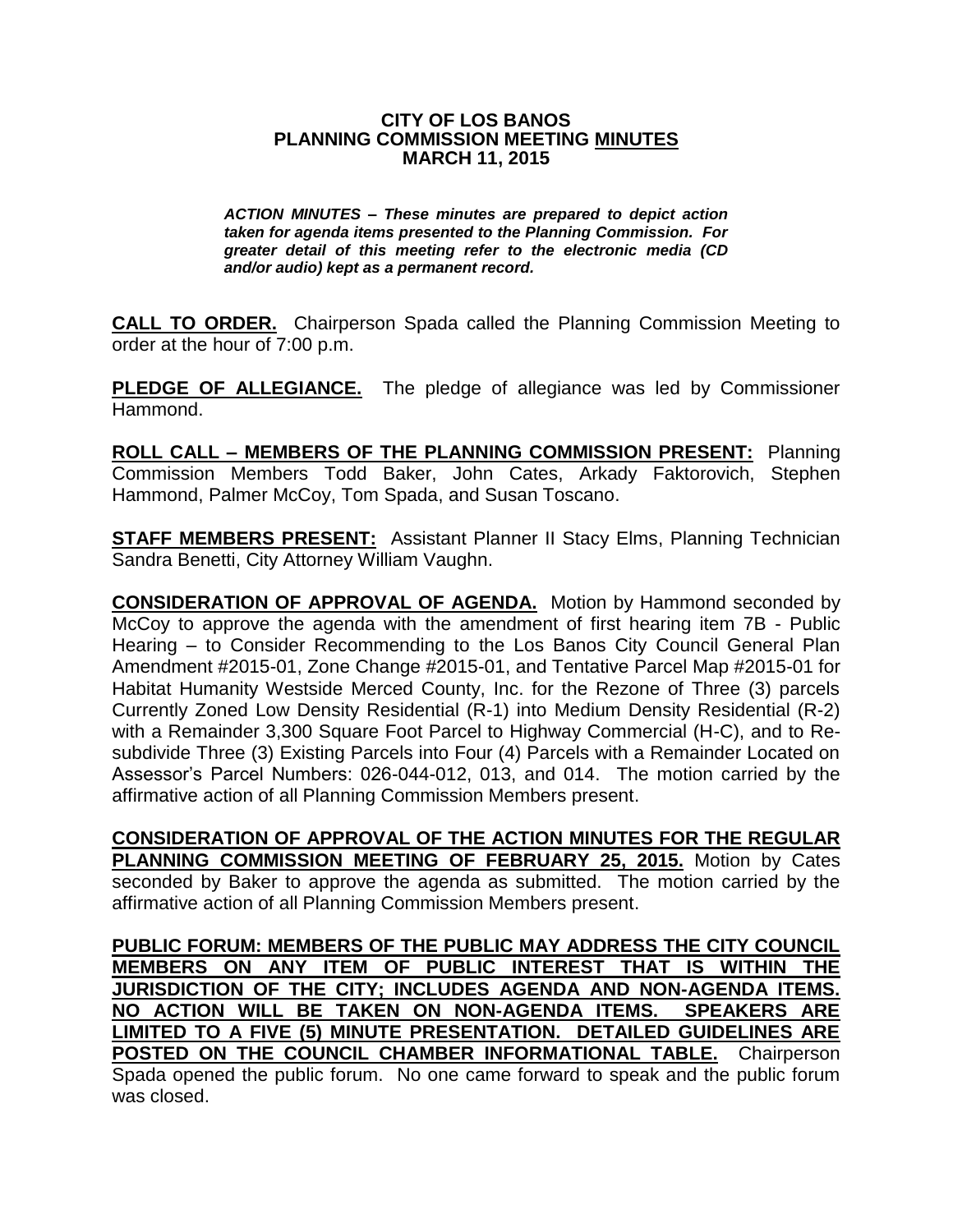**PUBLIC HEARING – TO CONSIDER RECOMMENDING TO THE LOS BANOS CITY COUNCIL GENERAL PLAN AMENDMENT #2015-01, ZONE CHANGE #2015-01, AND TENTATIVE PARCEL MAP #2015-01 FOR HABITAT HUMANITY WESTSIDE MERCED COUNTY, INC. FOR THE REZONE OF THREE (3) PARCELS CURRENTLY ZONED LOW DENSITY RESIDENTIAL (R-1) INTO MEDIUM DENSITY RESIDENTIAL (R-2) WITH A REMAINDER 3,300 SQUARE FOOT PARCEL TO HIGHWAY COMMERCIAL (H-C), AND TO RE-SUBDIVIDE THREE (3) EXISTING PARCELS INTO FOUR (4) PARCELS WITH A REMAINDER LOCATED ON ASSESSOR'S PARCEL NUMBERS: 026-044-012, 013, AND 014.** Assistant Planner II Elms presented the staff report, which included a PowerPoint presentation.

Chairperson Spada opened the public hearing. Ned Ryan, Habitat for Humanity representative, spoke regarding their endeavors and emphasized that their projects will result in homeownership, and how only building one single family residential unit per parcel.

No one else came forward to speak and the public hearing was closed.

Assistant Planner II Elms recommended the addition of two conditions to Planning Commission Resolution #2015-06 that approval would be contingent on the City Council's approval of the general plan amendment and zone change as well as a condition that the orientation of the front of the lot of Parcel 4 would be on the 64 foot side.

Motion by Toscano seconded by McCoy to adopt Planning Commission Resolution No. 2015-05 – Recommending Approval of a General Plan Amendment and Zone Change for Property Located at 537, 543, and 547 M Street, More Specifically Identified as Assessor's Parcel Numbers: 026-044-012, 013, and 014. The motion carried by the affirmative action of all Planning Commission Members present.

Motion by Cates seconded by Hammond to adopt Planning Commission Resolution No. 2015-06 – Approving Tentative Parcel Map #2015-01 for the Re-subdivision of Three Parcels into Four Parcels with a Remainder on Assessor's Parcel Numbers: 026-044- 012, 013, and 014 with the addition of a condition that approval would be contingent on the City Council's approval of the general plan amendment and zone change as well as a condition that the orientation of the front of the lot of Parcel 4 would be on the 64 foot side of the parcel. The motion carried by the affirmative action of all Planning Commission Members present.

**PUBLIC HEARING – TO CONSIDER A VARIANCE FOR NOISE ASSOCIATED WITH CONSTRUCTION OF THE LOS BANOS COURTHOUSE PROJECT LOCATED AT 1159 G STREET, MORE SPECIFICALLY IDENTIFIED AS ASSESSOR'S PARCEL NUMBER: 026-161-007.** Assistant Planner II Elms presented the staff report, which included a PowerPoint presentation.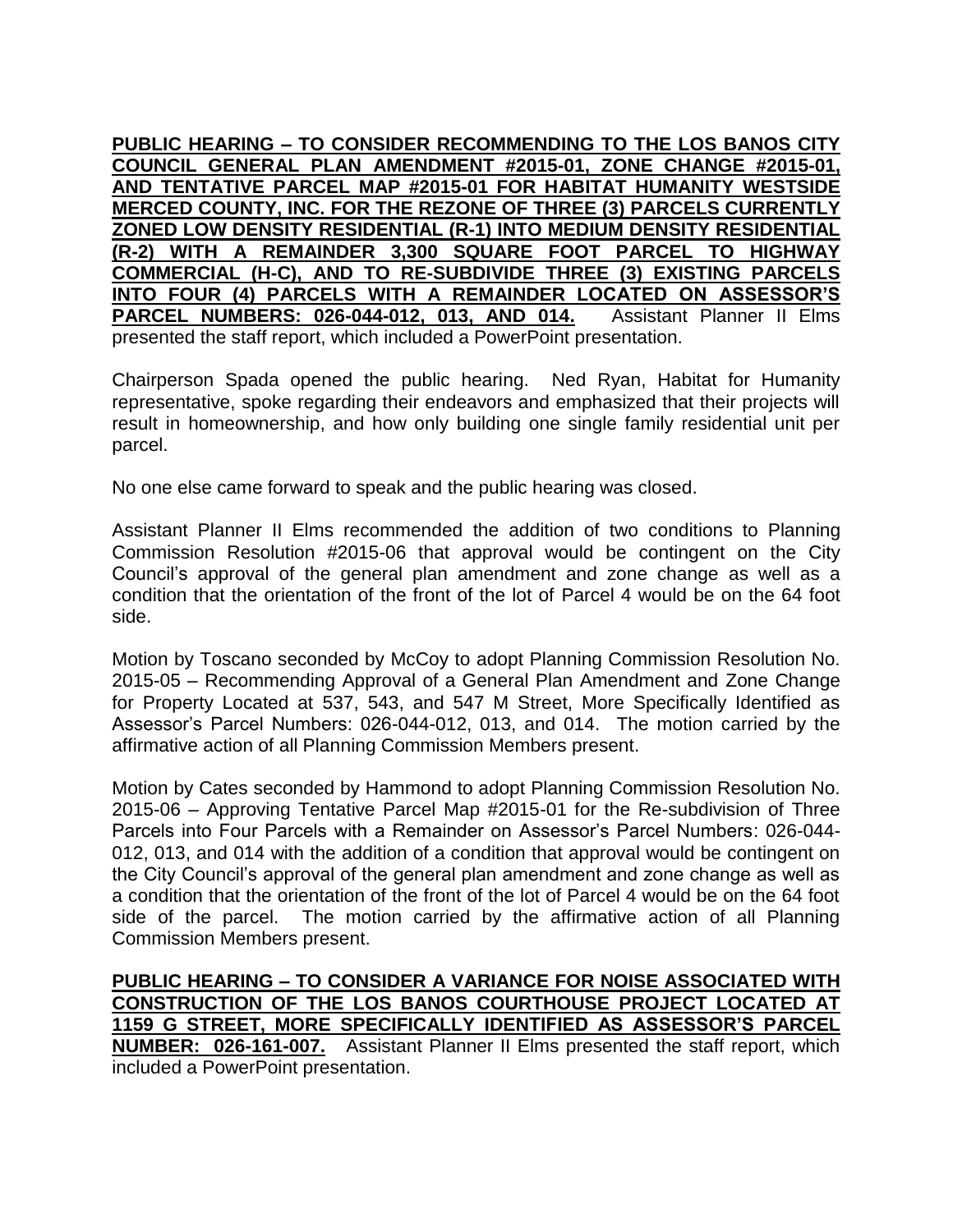City Attorney Vaughn emphasized the Conditions of Approval #s 8-12 for this resolution.

Commissioner Baker inquired as to how other builders are able to abide by the municipal code while building during the hot hours of the day.

Assistant Planner II Elms spoke in terms of construction and how often times construction crews out here are mostly building houses and not two-story concrete steel buildings and emphasized that the State is trying to meet a deadline.

Commissioner Faktorovich spoke of his concern regarding how this may start a precedent in regards to variances for noise.

City Attorney Vaughn spoke of how each case is fact specific, how granting approval on one particular project doesn't necessarily allow every other project to have a noise variance, how it doesn't bind us to granting a variance every time a request comes through, how all requests are different from the next, OSHA rules having changed in regards to construction sites so employers are more aware of heat as a source of problems for employees and their need to mitigate heat exhaustion, how the Commission needs to decide if justification is appropriate and if conditions of approval have mitigated against any inconvenience to the general in regards to public health, safety, and welfare generated from the project, and how each request needs to be viewed as fact specific.

Commissioner Cates pointed out that former business Lindeman Produce was running 24/7 during the season, how he would assume that the decibel levels of this use would probably have exceeded the levels we are talking about today, how the nearby residential uses were also already present while Lindeman Produce was in business.

Commissioner Toscano inquired that if the applicant starts at 5:30 a.m., would they end by 2:30 p.m.

Assistant Planner II Elms responded that the variance is only for the applicant to begin before 7:00 a.m. and that the municipal code doesn't mandate them to stop at 2:30 p.m. She also stated that their operational statement said that the applicant would cease work during the hottest parts of the day.

Chairperson Spada spoke of how he would recommend no work until 9:00 a.m. on Sundays (no variance), need to restrict the level of sound when starting at 5:30 a.m., third party monitoring sound might be appropriate at the applicant's expense, his concern for the people living in the area, supports allowing them to start at 5:30 a.m. but how what they do should be limited, and how the noise level should not exceed 85 decibels with a time duration of 15 minutes until 7:00 a.m.

Commissioner Toscano suggested the addition of a condition that a noise barrier be added to the eastern boundary of the project area.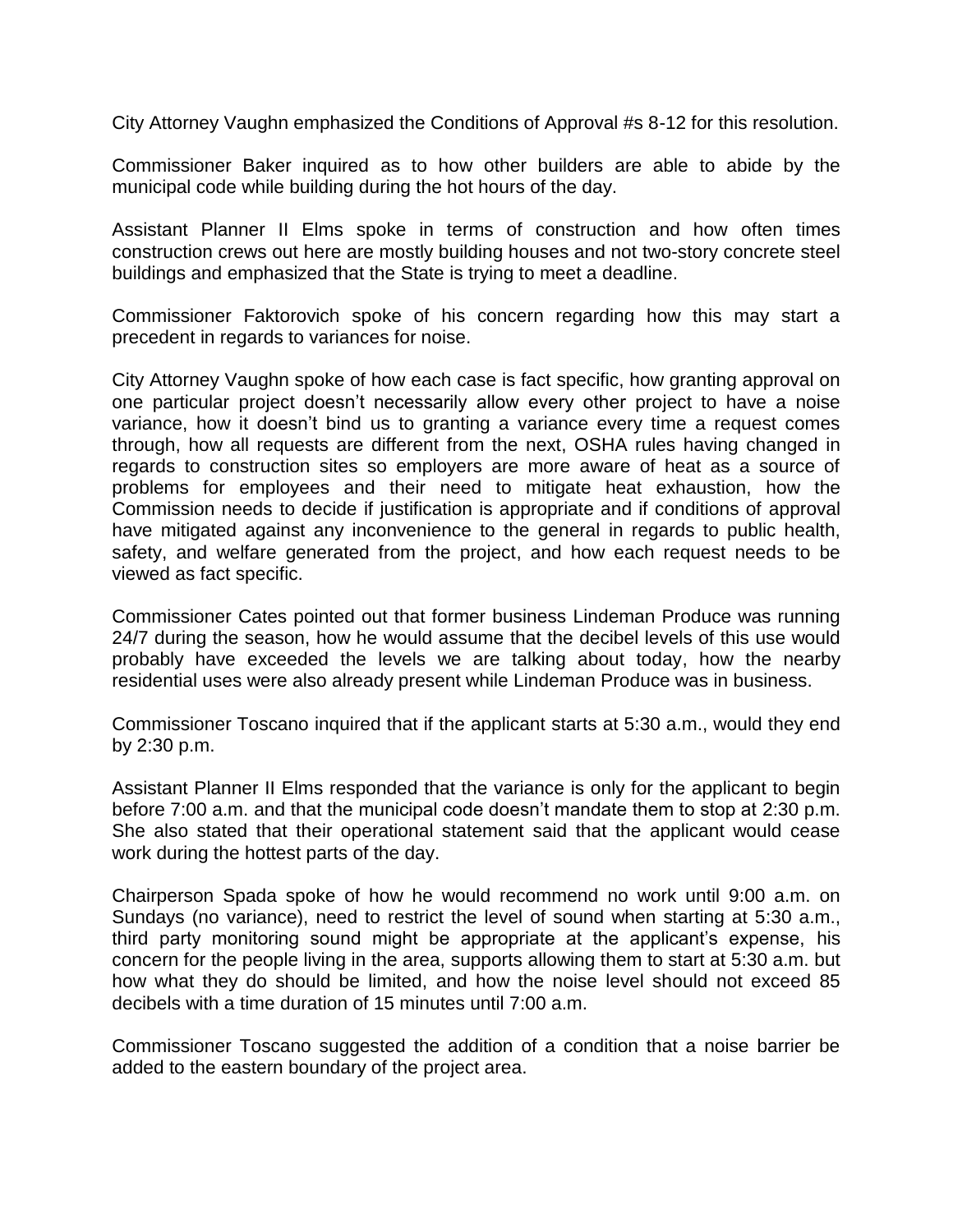Commissioner McCoy inquired if the public hearing notice was published in other languages.

Assistant Planner II Elms responded that the public hearing notice was posted, published, and mailed out in English which is in accordance with government code.

City Attorney Vaughn responded that this is not an issue and is not required to be in other languages.

City Attorney Vaughn listed off the additional conditions that the Commission has accumulated so far that include no pile driving from 5:30 a.m.-7:00 a.m., no rock crushing from 5:30 a.m.-7:00 a.m., no variance for Sundays, the decibel level shall not exceed 85 over a 15 minute period from 5:30 a.m.-7:00 a.m., the applicant would pay the cost to measure the sound they are creating during those hours if requested, correction to item 12 that would state that sound barrier would be along the northern boundary and possibly may require to have a sound barrier for eastern boundary.

Commissioner Toscano suggested adding these conditions to the adoption of the resolution.

Chairperson Spada opened the public hearing. No one came forward to speak and the public hearing was closed.

Motion by Faktorovich seconded by McCoy to adopt Planning Commission Resolution No. 2015-04 – Recommending Approval of Noise Variance Permit #2015-01 to Allow Construction Associated with the Los Banos Courthouse Project to Commence Work at 5:30 A.M. Each Day at the Location of 1159 G Street adding the conditions that no pile driving occur from 5:30 a.m.-7:00 a.m., no rock crushing occur from 5:30 a.m.-7:00 a.m., no variance for Sundays, the decibel level shall not exceed 85 over a 15 minute period from 5:30 a.m.-7:00 a.m., the applicant would pay the cost to measure the sound they are creating during those hours if requested, correction to item 12 that the sound barrier would be for the northern boundary, and the addition of a condition to have a sound barrier for eastern boundary. The motion carried by the affirmative action of Planning Commission Members Cates, Faktorovich, Hammond, McCoy, Spada, Toscano; Baker opposing.

**PUBLIC HEARING – TO CONSIDER AND MAKE A RECOMMENDATION TO THE LOS BANOS CITY COUNCIL TO ADOPT A NEW UPDATE TO THE MOBILE VENDOR ORDINANCE LOCATED IN TITLE 9, CHAPTER 3, ARTICLE 36 OF THE LOS BANOS MUNICIPAL CODE. (CONTINUE TO MARCH 25, 2015).** Assistant Planner II Elms presented the staff report, noting the continuance of the meeting.

Chairperson Spada opened the public hearing. No one came forward to speak and the public hearing was continued to March 25, 2015.